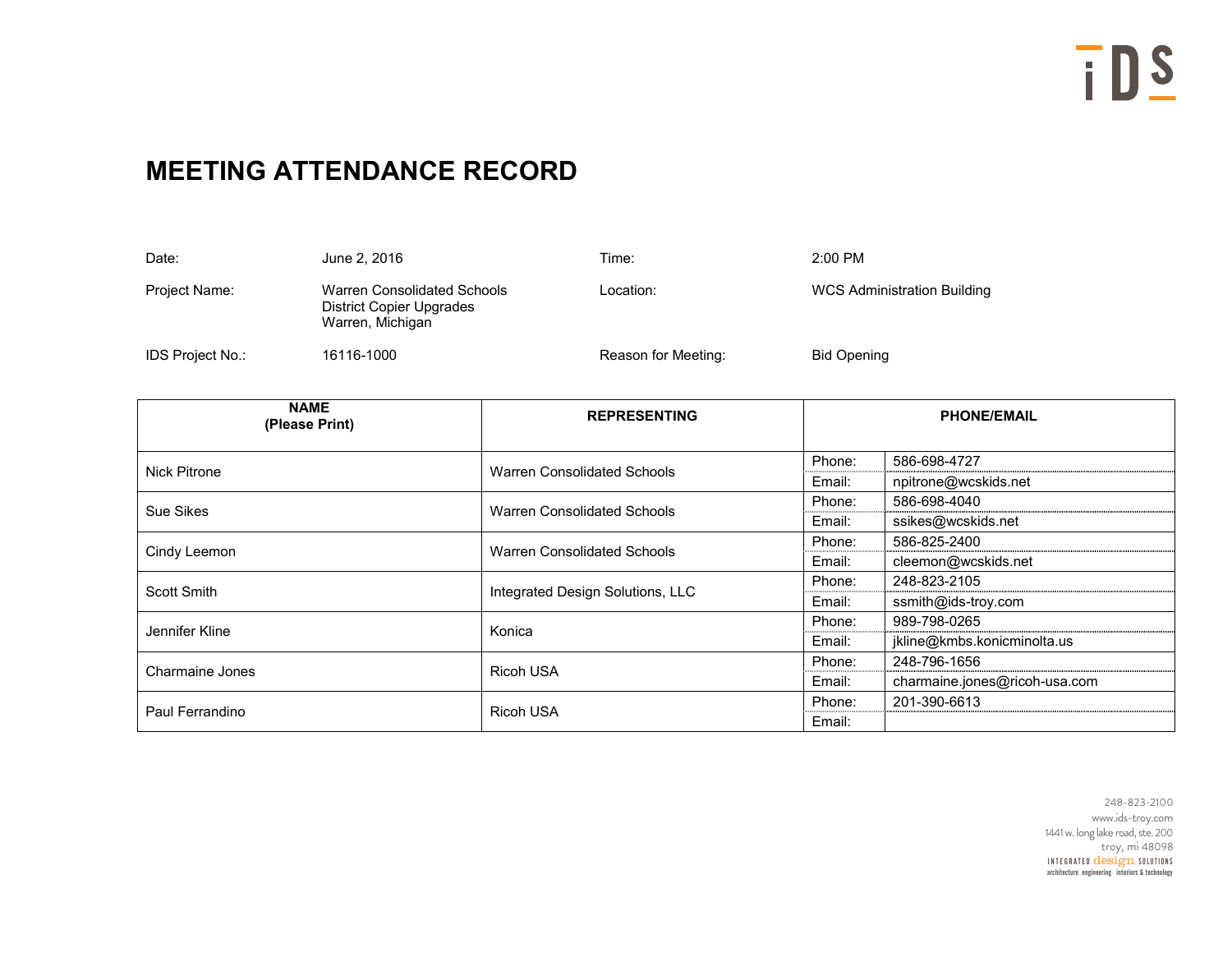Meeting Attendance Record IDS Project No. 16116-1000 June 2, 2016 Page 2

| <b>NAME</b><br>(Please Print) | <b>REPRESENTING</b> | <b>PHONE/EMAIL</b> |                               |
|-------------------------------|---------------------|--------------------|-------------------------------|
|                               | Toshiba             | Phone:             | 740-361-9081                  |
| George Fisher                 |                     | Email:             | george.fisher@tbs.toshiba.com |
| Anna Stewart                  | Applied Imaging     | Phone:             | 248-755-5208                  |
|                               |                     | Email:             | astewart@appliedimaging.com   |
|                               |                     | Phone:             | 810-623-0522                  |
| Alex Boyle                    | Applied Imaging     | Email:             | aboyle@appliedimaging.com     |

cc: File

f:\2016\16116\1000\reports\construction\mar001.docx